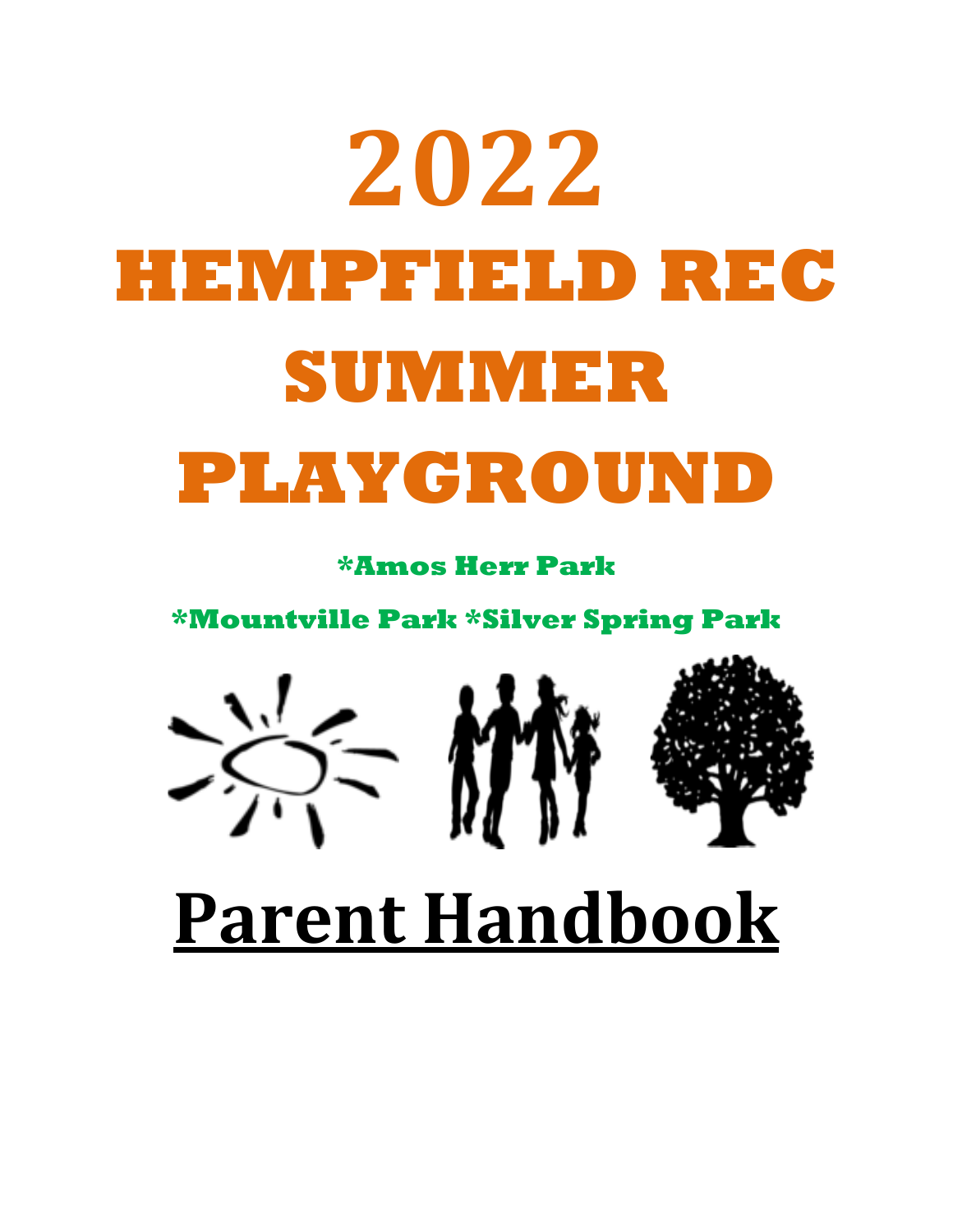# **Welcome to Hempfield Rec Summer Playground Program**

**This handbook contains important information for you to reference throughout the summer. If you have questions please do not hesitate to contact your site supervisor or contact Matthew Charles directly.**

## **STAFF DIRECTORY**

| <b>HARC Playground Director</b> | <b>Matthew Charles</b><br>717-898-3102 x 142 |
|---------------------------------|----------------------------------------------|
| <b>HARC Program Director</b>    | <b>Cristine Maser</b><br>717-898-3102 x 139  |

| <b>Site</b>               | <b>Supervisor</b> |
|---------------------------|-------------------|
| Amos Herr Park            | TRD               |
| <b>Mountville Park</b>    | TBD.              |
| <b>Silver Spring Park</b> | TRD.              |

## **PLAYGROUND OPERATION PLAYGROUND SITES**

**Address and Phone**

1700 Nissley Rd 155 Clay St. 717-682-5734 717-682-7673

#### **Amos Herr Park Mountville Community Park**

Landisville, PA 17538 Mountville, PA 17554

#### **Silver Spring Community Park**

3800 Ironville Pike Columbia, PA 17512 717-682-5935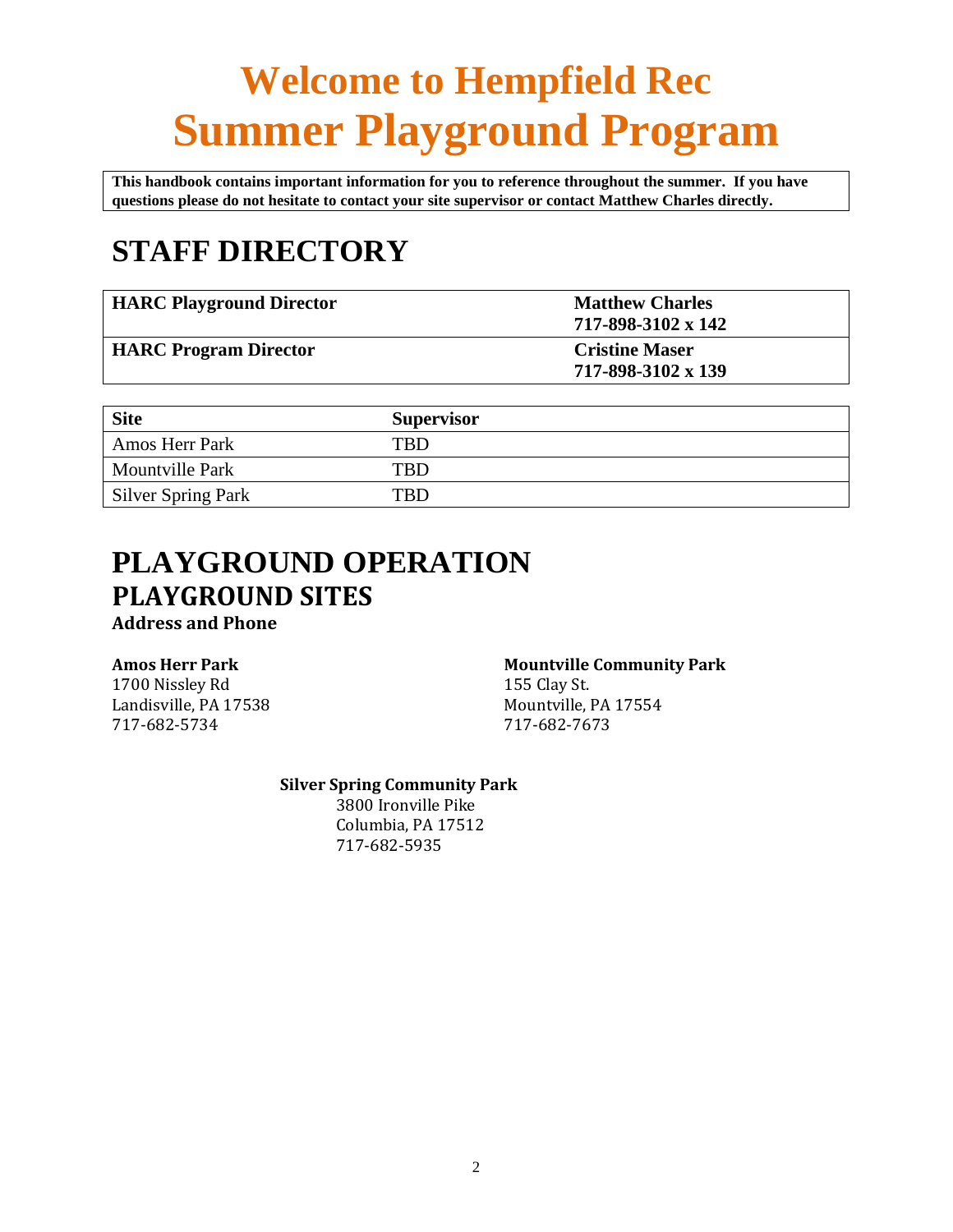## **Playground Dates**

June 13 – August 5, 2022

*(Playground program will be closed on Monday, July 4. Sites will be closed on Pool Party Days. June 24, July 8, July 22)*

## **Hours**

9 am - 3:30 pm *\$2 per minute charge will result for any child not signed-out by closing time. Payment will be due at time of pickup. Child will not be permitted to return to playground until fee is paid. No early drop-off.*

## **Ages**

Six-years-old through 13-years-old

## **Playground Closing / Early Dismissal**

In the event of inclement weather, all sites are subject to closing either early or for the entire day. The director of the program will make this decision on the morning of the day in question or during the course of the day if weather conditions change after opening the site. In the event of an early closure, site staff will notify parents of children who are in attendance that day. If it is already storming, the staff will take the children to a sheltered area until picked up. Ask your site supervisor where that place will be. We will not call anyone for all day closures; instead, we will send an email to notify families. Make sure that we have your current email address. No refunds or make-up days for closures.

During extreme heat days (heat advisories), playground will continue, but on a scaled back approach. Please remind your child(ren) to drink water throughout these days.

**Pool Party Days-All Playground sites are closed on Pool Party days. Pool and Pizza Parties - Friday, June 24, July 8, and July 22. 10a.m. – 1p.m.** (Rain dates: July 1, July 15 & July 29) Cost: \$15/child (includes pool party & lunch) Drop-off and pick-up at East Petersburg Community Pool. **All Playground sites are closed on Pool Party days. Note:** If we use a rain date, then all sites will be closed and no refunds issued for either date.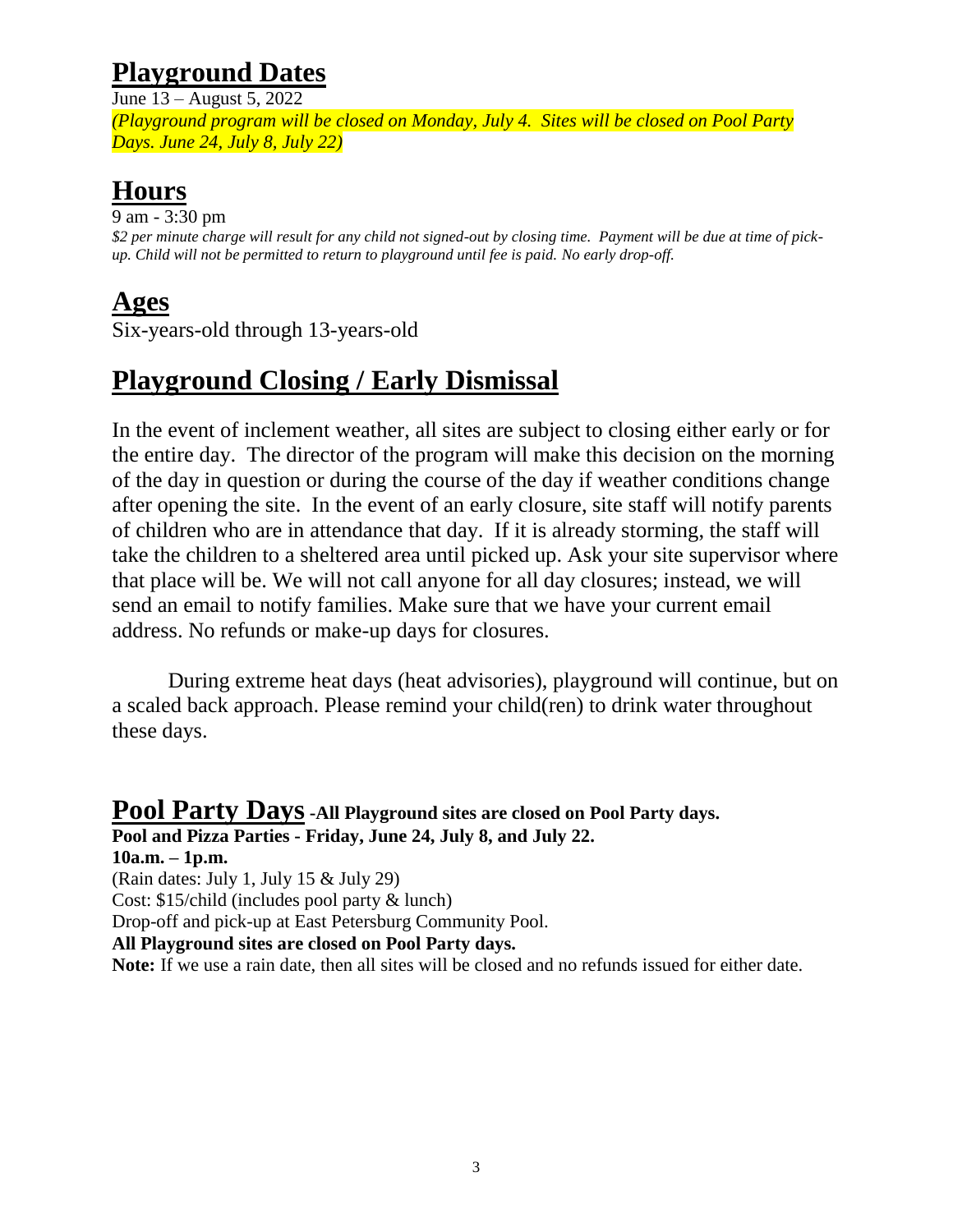# **PLAYGROUND INFORMATION/PROCEDURES**

#### **Attendance**

Daily attendance is optional. You do not need to notify staff if your child will be absent.

#### **Sign-In**

Children may be signed in any time after 9am at all sites. Staff are not responsible for your child(ren) prior to these times. It is mandatory that each child be signed in immediately upon arrival at their site. Parents must sign in their child(ren) during the day with a parent initial. Children are not permitted to sign in without parents unless specified on the form.

#### **Sign-Out**

It is mandatory that each child be signed out prior to leaving the site. Children will not be allowed to leave the site unless they are signed out with a parent initial. You must complete the "Dismissal" section of the *Emergency Contact and Consent Form* to allow your child to sign him/herself out without an adult. Otherwise, your playgrounder must be signed out by an adult listed in the "Dismissal" section. Once a child has been signed out from the site, he/she may not return to that site any more that day, including near where the site is held. Please let supervisor know your child(ren) is/are leaving for the day. *HARC will not be responsible for children who do not follow the policy and leave the site without prior consent. Further, HARC is not responsible for children walking back and forth from the Playground sites.*

#### **Lunch**

Please provide a packed lunch daily for your child. Non-perishable items only – refrigeration is not available. Lunch will be 12-12:30pm (approximately) at all sites. Please note that some field trips may include lunch. Please refer to the Field Trip descriptions beginning on page six.

#### **Pizza Meal Deal Days**

Meal deals are offered every Wednesday. The cost is \$6.00 for two slices of cheese pizza and a drink. All money is due the previous Monday. No late orders.

*NO special orders can be placed and only one meal deal will be allowed per child. Please remind your child/ren if they got the meal deal, so they can listen for their name at lunch.*

### **Ice Cream/Popsicles**

A cold treat may be purchased every Tuesday and Thursday at all sites for \$1.

### **Attire/Personal Items**

Dress your child in comfortable clothing and sneakers that can get dirty. We recommend that you apply sunscreen to your child every day before they arrive at Playground. Please send a reusable water bottle with your child's name on it so that they may fill it up throughout the day. Hempfield Rec is not responsible for any item that your child brings from home. We will not be held responsible for any lost, stolen, or damaged clothing, jewelry, or other personal items. Items will not be replaced, and there will be no reduction in fee or other form of compensation. We highly recommend electronic devices are not brought to the site; use during the playground program is prohibited.

#### **Bulletin Boards**

Sites will post important information weekly on their bulletin boards. Please be sure to check this information, in order to stay up-to-date. Sites will also post donation requests as needed for special activities. Please consider helping when you can. Thank you in advance!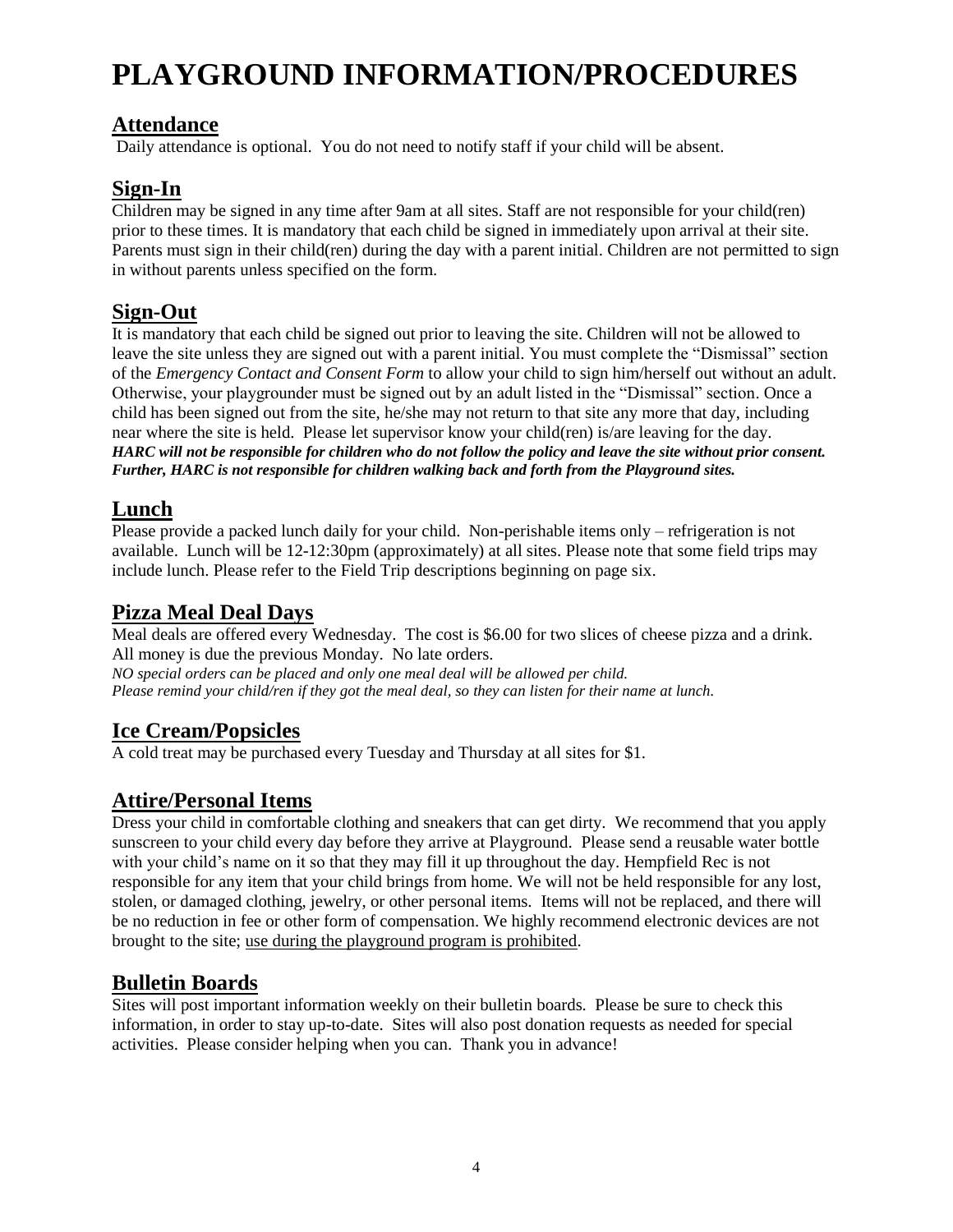## **EMERGENCY AND MEDICAL INFORMATION**

### **Emergency Contacts**

In the event that you cannot be reached, Hempfield Rec will contact the person listed as the emergency contact on your child's *Emergency Contact and Consent Form*. If your phone number or other emergency contact information should change over the course of the summer, please notify your site supervisor immediately.

## **Administering Medication**

In accordance with the licensing regulations of the Pennsylvania Department Human Services, non-prescription drugs are not administered, nor are children permitted to take medications during the program.

Prescription medication can be administered if the following requirements are met:

- Prescription medicine may be taken by the child, only if the parent fills out the medication log in detail each day.

- The medication must be in its original container with the child-proof cap, have the child's name on it and include instructions.

- The staff will also fill out the medication log, indicating the time the medicine was taken.

### **Illness Policy**

No child is permitted to attend Playground when they are ill. Please keep your child home if they have any of the following conditions:

- A temperature of 100 degrees or more
- Vomiting or diarrhea
- Any contagious infection (such as pink eye or strep throat)
- Severe stomach cramps or pain
- Severe ear aches
- Incontinence (not potty-trained)
- $\blacksquare$  Covid-19

If any of the above conditions arise during the course of the day, the parent or emergency contact will be contacted and asked to pick the child up immediately. Please note that if your child is absent due to a fever, the child must be running a normal temperature at least 24 hours before his/her return to Playground. In the case of pink eye or other infections, the child must be on antibiotics for at least 24 hours prior to his/her return.

## **RULES FOR SUMMER PLAYGROUND**

### **Site Rules**

Each site establishes specific rules that are appropriate for their specific site. The site rules are reviewed with the Playgrounders on the first day of Playground and throughout the summer. Failure to adhere to the rules may lead to suspension or removal from the program.

### **Incentive Program**

Playgrounders will be recognized by staff for performing good deeds, being a good friend, or demonstrating good behavior. The site supervisors will develop good behavior incentives and rewards for the Playgrounders.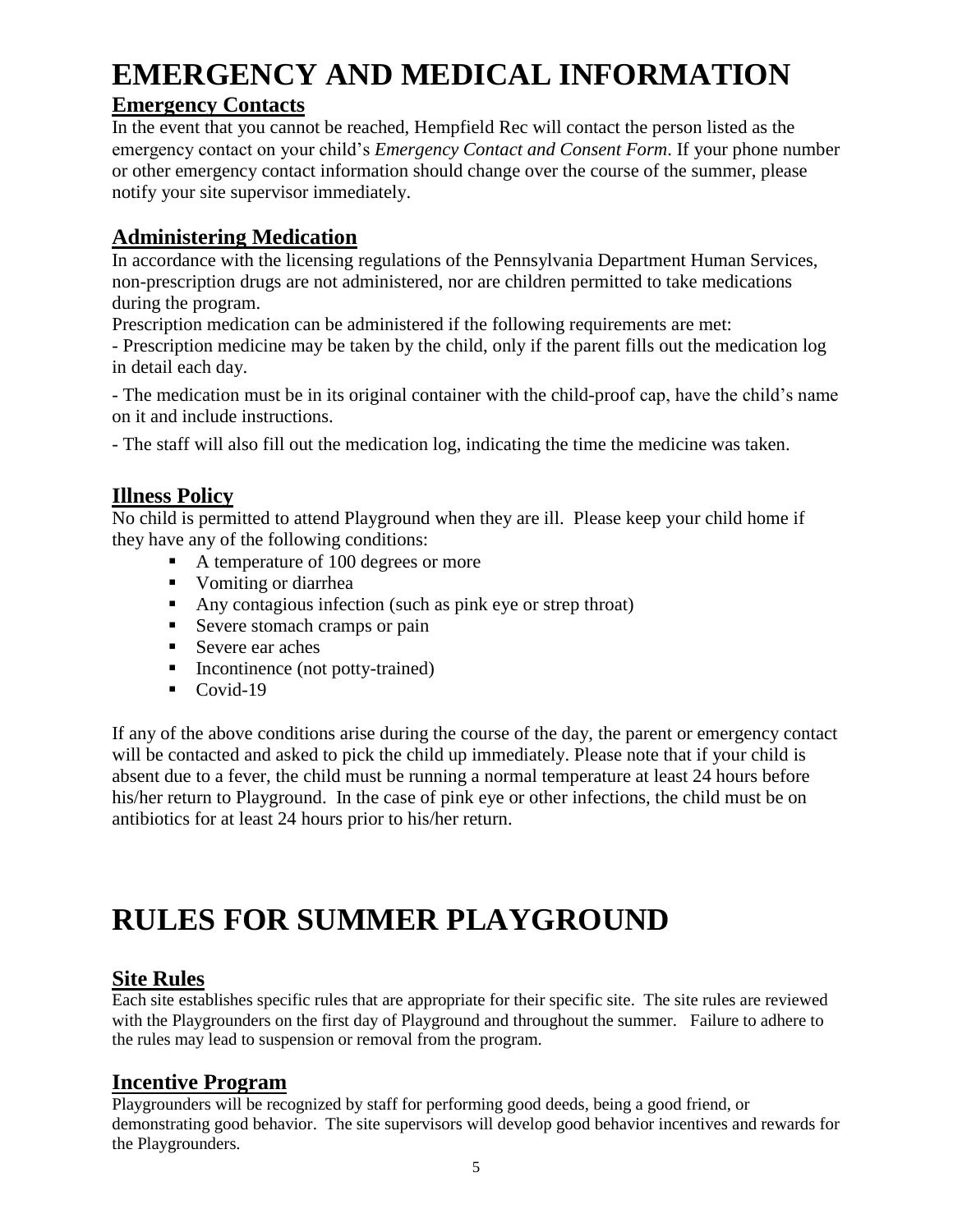# **DISCIPLINARY PROCEDURES**

All children are expected to behave in an appropriate manner. Any child who does not will have consequences according to the guidelines below. All suspensions will result in an immediate call to the child's parents. The parent will be asked to immediately remove the child from the Playground site upon notification. The following will be used as a guide; however, the Playground Director reserves the right to review all problems and suspend children at his/her discretion. In the end, we hope to never use suspensions and removals, but the safety and wellbeing of all children and staff is our first priority. These are just a few examples and we reserve the right to suspend at our discretion.

#### **1-Day Suspensions:**

Repeated use of inappropriate language, i.e., profanity Repeated disruptive, disrespectful behavior or bullying towards any staff or child Stealing of HARC, staff, or other children's property

#### **3-Day Suspensions:**

Intentional destruction or abuse of playground and/or park property. Guardians will be responsible for any fees required to repair/replace damaged property.

#### **5-Day Suspensions:**

Fighting or dangerous actions-directed towards any child or staff

#### **Permanent Suspensions:**

Any repeated physical or verbal attack or threat toward any child or staff. Any weapons or possessions judged harmful by the staff will be confiscated and result in permanent program suspension.

## **SPECIAL ACTIVITIES**

### **Arts and Crafts:**

In order to keep arts & crafts costs to a minimum, we are asking for your help. Please consider donating supplies listed on the Playground Bulletin Board's "Giving Trees."

## **PLAYGROUND FIELD TRIPS**

Participation for all trips is optional. Field trip participants must be dropped off and picked up at Amos Herr Park on the day of the trip. Ample staff remains at the site with the remaining children while trips are occurring. Field trip participants are required to wear a playground shirt, which will be provided to you at the child's first field trip.

Each trip has a limited number of spaces available. Registration for trips is first come, first serve. **Trip registration will only be taken with full payment – Spaces cannot be held without payment.** Waiting lists will be maintained for filled trips. Trip dates are subject to change, dependent on weather conditions.

**\*\*\*Please note the times listed for return are estimated. Remember that fees for all field trips and special events are non-refundable. No Refunds. No exceptions.**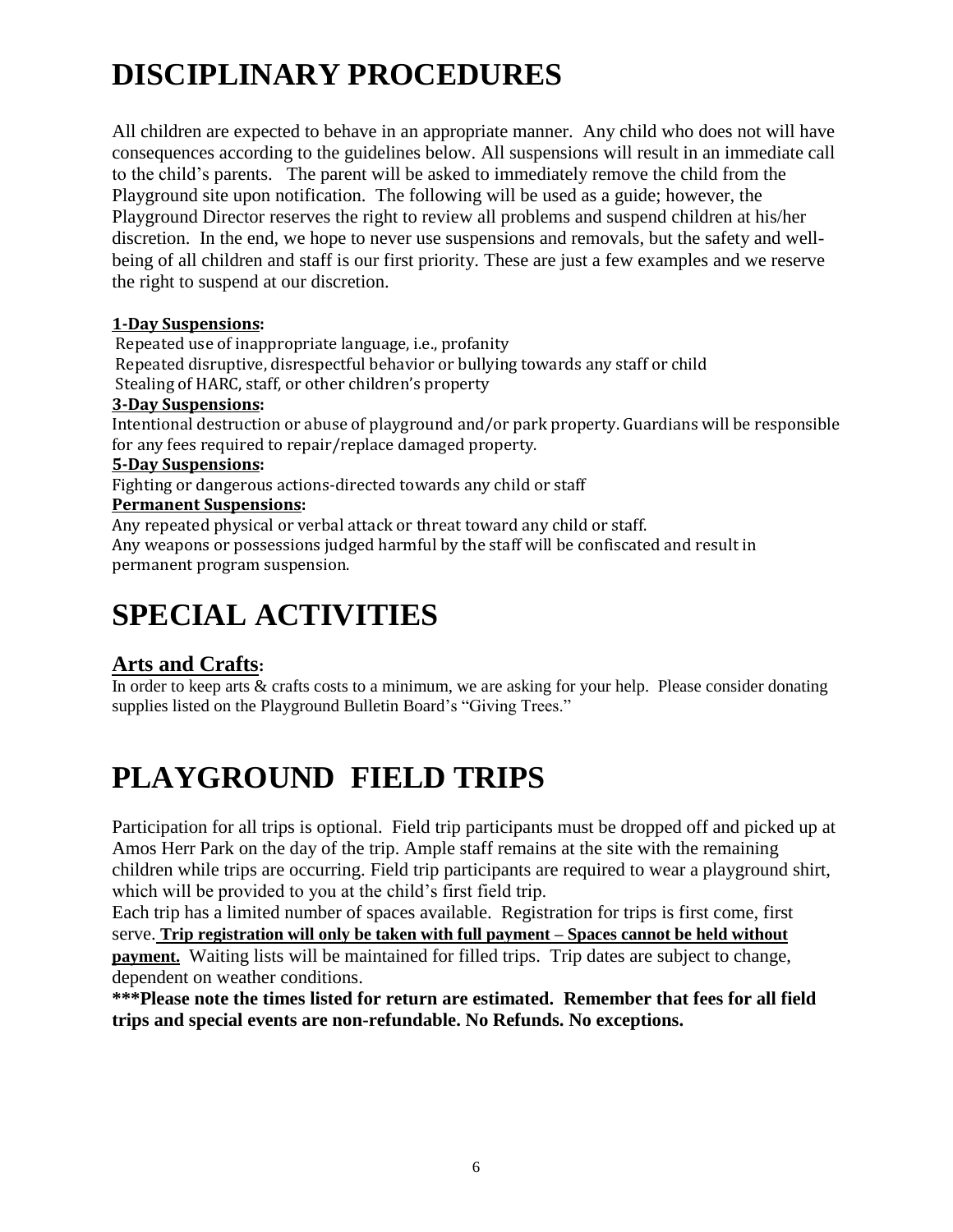

**Pool Party Days-All Playground sites are closed on Pool Party days. Friday, June 24, 10 a.m. - 1 p.m. (rain date July 1) Friday, July 8, 10 a.m. - 1 p.m. (rain date July 15) Friday, July 22, 10 a.m. - 1 p.m. (rain date July 29)** Cost: \$15/child (includes pool party & lunch) Drop-off and pick-up at East Petersburg Community Pool. **All Playground sites are closed on Pool Party days.**



**The Castle Roller Skating (100 max. each) <http://castlerollerskating.com/>**

#### **#1 Tuesday, June 14**

**#2 Tuesday, August 2** 

Itinerary:

| 9:15 a.m.    | Depart Amos Herr Park     |
|--------------|---------------------------|
| $10:00$ a.m. | Arrive at The Castle      |
| 10:00 a.m.   | <b>Skating and Fun!!!</b> |
| $12:00$ p.m. | Depart The Castle         |
| $12:30$ p.m. | Arrive at Amos Herr Park  |
|              |                           |

#### **Fee: \$26**

The Castle is a Roller Skating Rink! The trip includes two hours of roller skating, arcade games, and a pizza and drink for lunch. We pay for the quads (skates). If you would like to wear rollerblades, please bring an additional \$1.50. OPTIONAL Snack bar is open (if your child would like a snack, please send money). Campers should wear playground field trip t-shirt. Bagged lunch may be brought, but will be eaten at A. Herr Park when they return.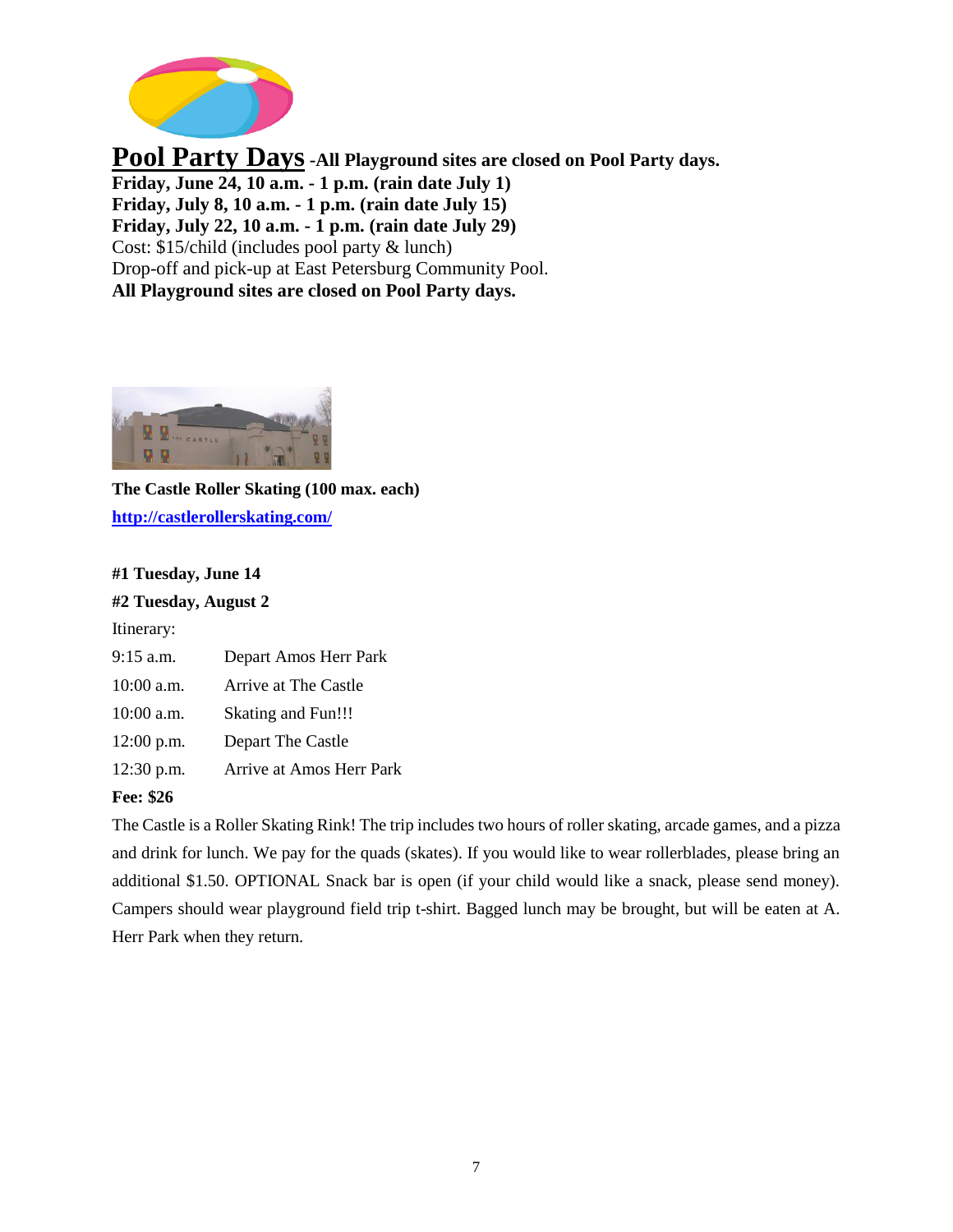

**Lancaster Barnstormers (50 max.)** [http://www.lancasterbarnstormers.com](http://www.lancasterbarnstormers.com/) **Thursday, June 16**  Itinerary: 10:15 a.m Depart Amos Herr Park 2:00 p.m. Arrive back at Amos Herr park **Fee: \$28**

Take me out to the ball game! Participants will enjoy a baseball game against the Somerset Patriots. Participants will receive lunch, which includes a hotdog, chips, and a drink. Participants must wear their playground field trip shirt.



**Guppy Gulch (50 max. each) #1 Tuesday, June 21 #2 Thursday, July 28 www.guppygulchcamp.com** Itinerary: 9:00 a.m. – Drop off at Amos Herr Park 10:00 a.m.- Arrive at Guppy Gulch 2:30 p.m. – Leave Guppy Gulch 3:30 p.m. – Return to Amos Herr Park **Fee: \$40 Must be a strong swimmer and comfortable with water. 8-13 Years Old ONLY.**

#### Itinerary:

Don't miss out on Guppy Gulch! A former quarry is now home to a freshwater reservoir with inflatable slides, climbing walls, bumper boats and more! Participants must be able to swim. Life jackets will be provided and must be worn at all times. Prior to departure, a liability form must be completed for each participant. The form can be found at the website above. Children will need a bagged lunch! Participants must wear their playground field trip shirt.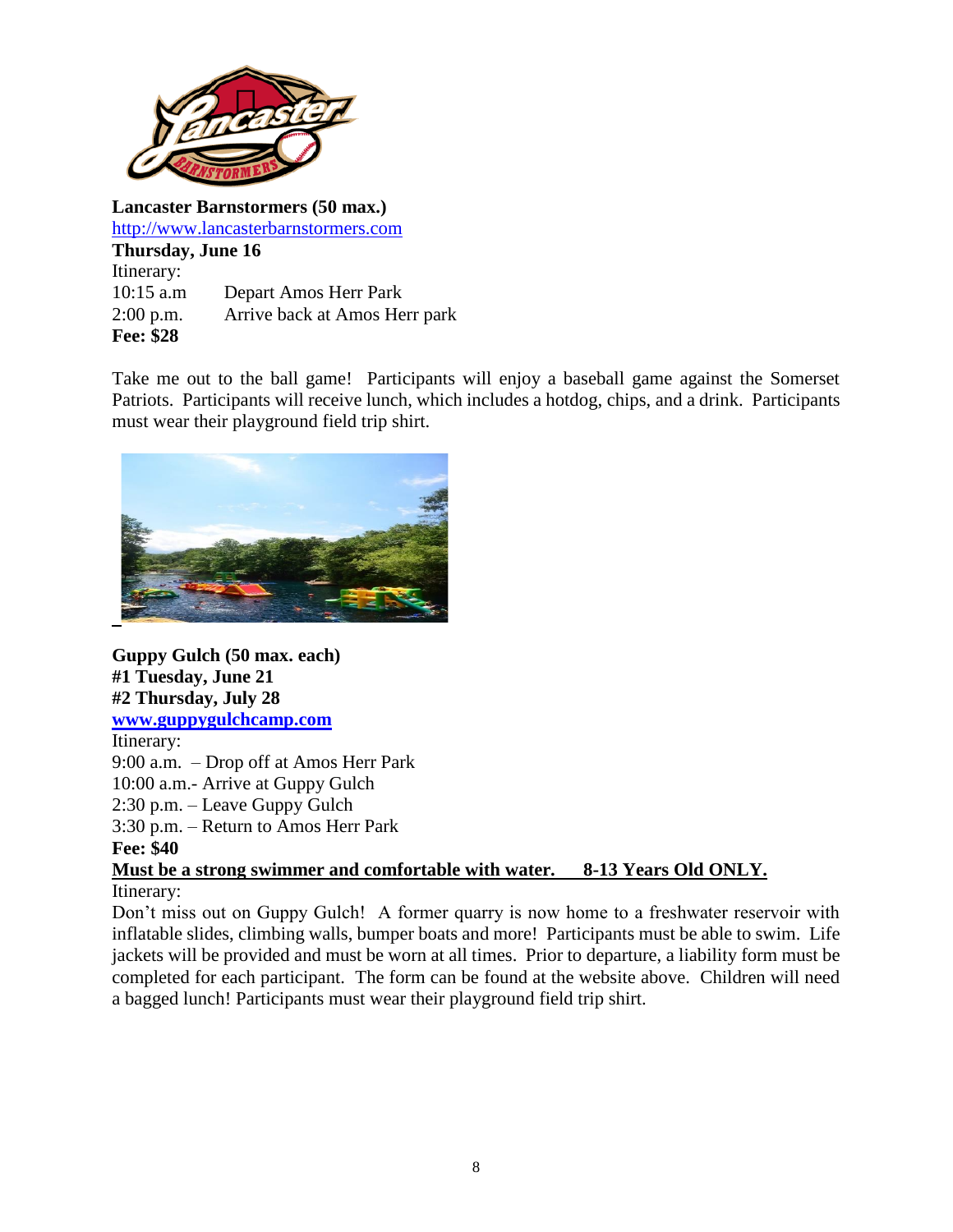

**The Laserdome (110 max. each) # 1 Thursday, June 23 # 2 Thursday, July 7 # 3 Tuesday, July 26 [www.laserdome.com](http://www.laserdome.com/) Fee: \$30** Itinerary: 9:00 am Depart Amos Herr Park 12:00 pm Lunch - lunch not provided, just a fountain soda – please pack a lunch 1:15 pm Return to Amos Herr Park

Play a 40-minute game of laser tag and experience a laser light show concert! Please pack your child a lunch; a fountain soda will be provided. Your child is welcome to bring money to play video games or purchase additional snacks. Participants must wear their playground field trip shirt.



**Go 'N' Bananas (100 max. each) # 1 Tuesday, June 28 # 2 Tuesday, July 19 Fee: \$32**  <https://www.gonbananas.com/> Itinerary: 9:00 am Depart Amos Herr Park 12:00 pm Arrive back at Amos Herr park (Lunch at Amos Herr Park – not provided)

Trip includes admission to Go 'N Bananas and a \$10 game card. Campers will be able to engage in mini bowling**,** spin zone, laser tag, and ballocity and use their game card in the arcade. There is no monkeying around, it's "Go N" to be Bananas! Participants must wear their playground field trip shirt.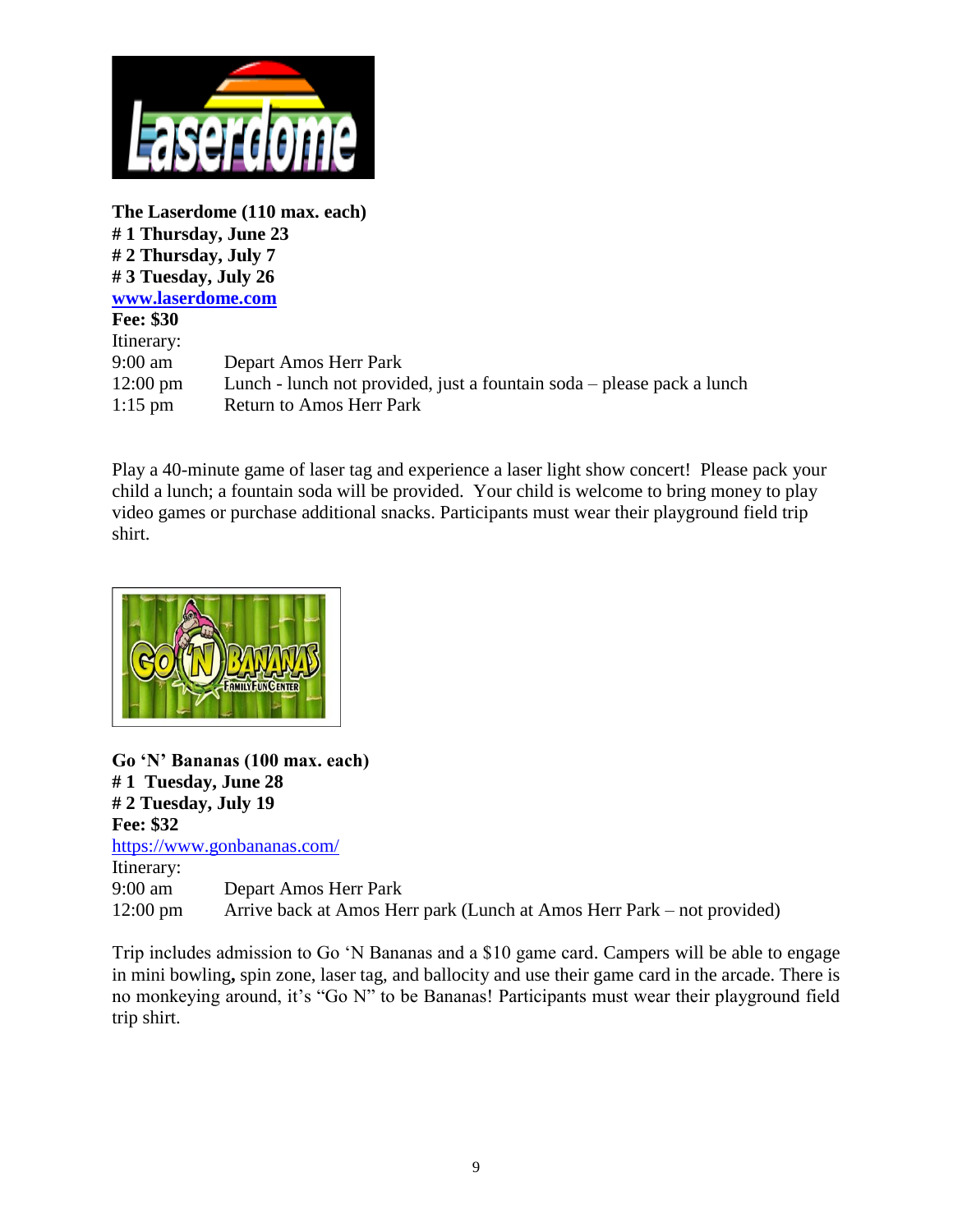

#### **Zoo America Tour and Live Animal Show (50 max. each)**

**Thursday, June 30** 

Itinerary:

9:15 am Load bus at Amos Herr Park

12:00 p.m. Lunch at Zoo – not provided – please pack lunch

2:30 pm Load Bus to Amos Herr Park

3:15 p.m. Arrive back at Amos Herr

Don't miss this fun filled day of exploring. Zoo America in Hershey. We will visit with and observe so many animals that live in North America, including black bears, bison, elk, wolves and so many more! **Please pack a lunch for your child.** Children may bring additional money to purchase snacks or novelties. Participants must wear their playground field trip shirt.

**Fee: \$28 Fee is non-refundable**



## **Lake Tobias Wildlife Park & Safari Tour (50 max.)**

| www.laketobias.com |                                                      |  |
|--------------------|------------------------------------------------------|--|
| Tuesday, July 12   |                                                      |  |
| Itinerary:         |                                                      |  |
| $9:00$ a.m.        | Load Bus at A Herr Park                              |  |
| $9:10$ a.m.        | Depart for Lake Tobias                               |  |
| $10:15$ a.m.       | Arrive at Lake Tobias – special programs/safari tour |  |
| $11:30$ a.m.       | Lunch                                                |  |
| $3:00$ p.m.        | Leave from Lake Tobias                               |  |
| $4:00$ p.m.        | <b>Return to Amos Herr Park</b>                      |  |
| Fee: \$34          |                                                      |  |

Animals, reptiles and birds from around the world can be found here. Trip includes admission, safari ride, and reptile show. Campers should wear their camp t-shirt and bring a brown bag lunch. Spending money for the gift shop is optional.